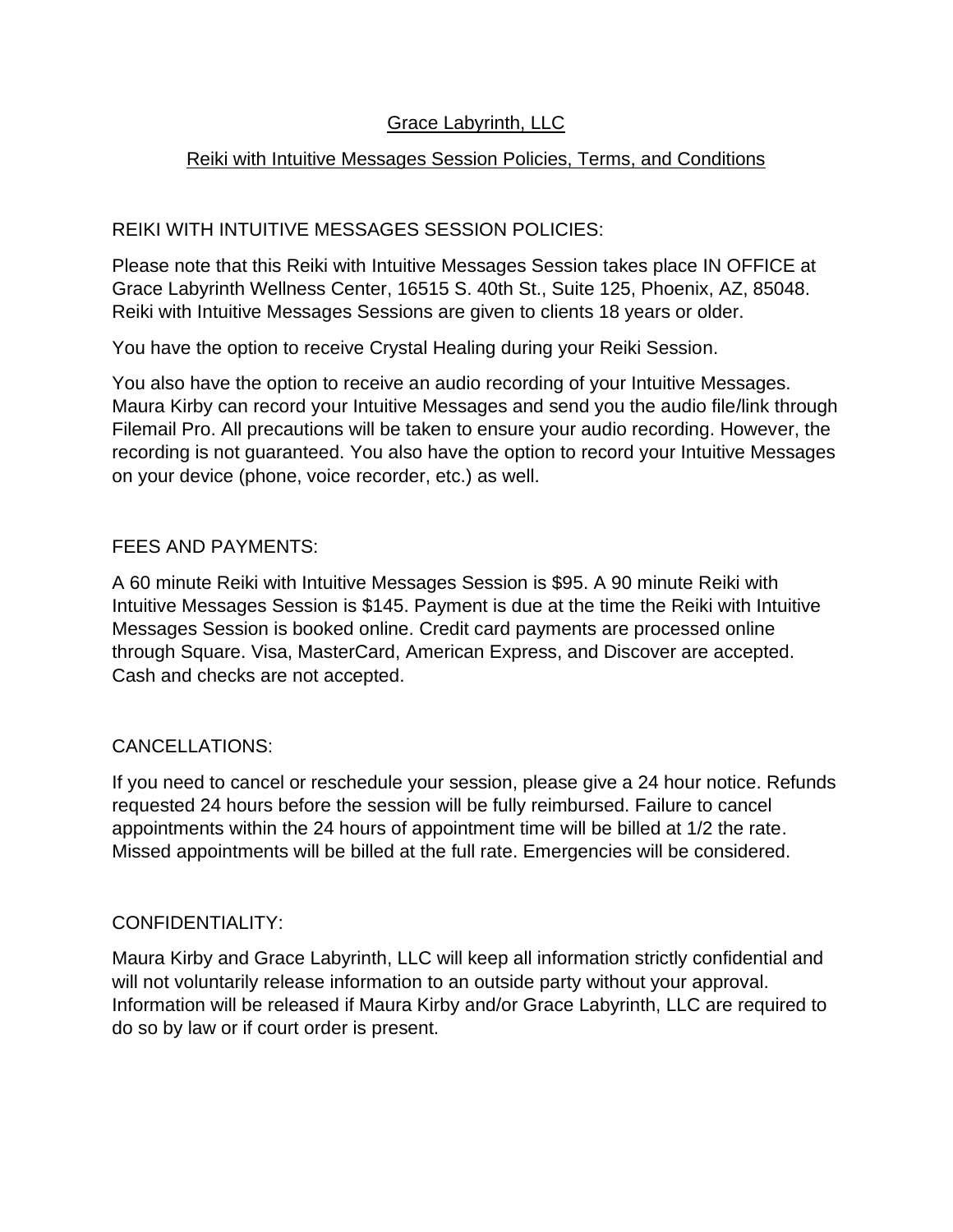#### NONDISCRIMINATION POLICY:

Maura Kirby and Grace Labyrinth, LLC do not discriminate on the basis of age, gender, religion, sexual orientation, color, heritage, race, disability, political beliefs, marital status, or family status.

#### REIKI AND INTUITIVE MESSAGES VERSUS THERAPY AND MEDICAL CARE:

Reiki Sessions are not mental health care or medical treatment. Intuitive Messages are not therapy, mental health care, or medical treatment. Maura Kirby of Grace Labyrinth, LLC is not a trained psychologist or medical care provider. Intuitive Messages and Reiki Sessions are not meant to be a replacement for medical treatment, psychotherapy, mental health care, treatment for psychological issues, treatment for physical illness, or treatment for substance abuse.

#### WAIVER OF LIABILITY:

You are fully accountable for your own physical, mental, emotional, and spiritual wellbeing, as well as your choices, actions, and outcomes. You understand that any information given during a Reiki with Intuitive Messages Session is of a spiritual nature. All actions and decisions are made by you and are solely your responsibility. You are responsible for your life outcomes based on your choices. You understand that a Reiki with Intuitive Messages Session is not a substitute for legal counsel, financial guidance, medical treatment, psychotherapy, mental health care, treatment for psychological issues, treatment for physical illness, or treatment for substance abuse.

There is no guarantee that the Reiki with Intuitive Messages Session will produce certain results. Maura Kirby and Grace Labyrinth, LLC are not liable, not responsible, and not accountable for actions chosen, or not chosen, by you. Maura Kirby and Grace Labyrinth, LLC cannot guarantee a specific outcome. Maura Kirby and Grace Labyrinth, LLC make no claims as to the effects of the Reiki with Intuitive Messages Session. Maura Kirby and Grace Labyrinth, LLC do not warrant any results, either inferred or expressed, to be attained.

#### FEEDBACK:

If you feel dissatisfied from the Reiki with Intuitive Messages Session or your personal needs are not being fulfilled, please inform Maura Kirby so the session can be made to better suit your situation.